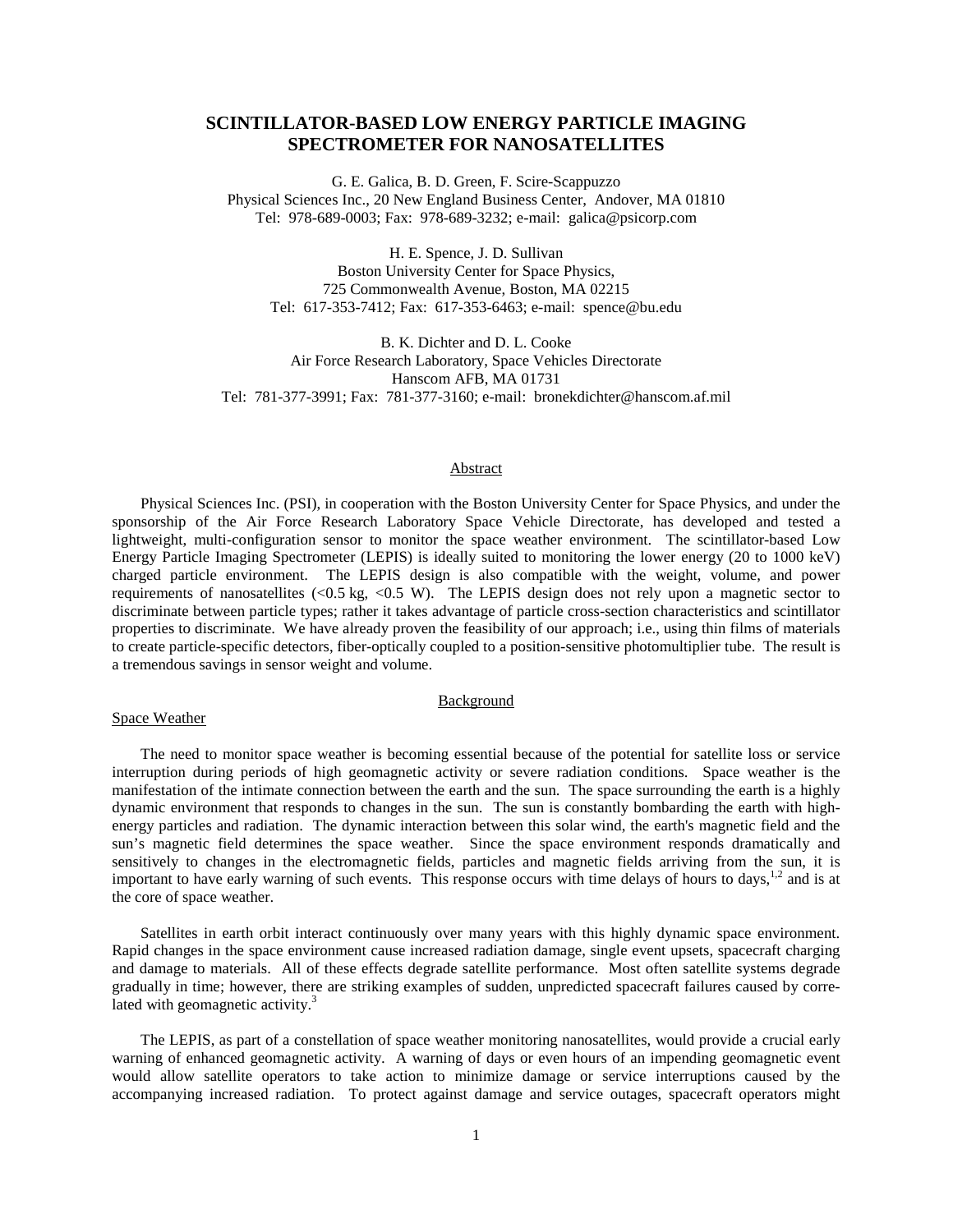choose to shift transmission bandwidth to satellites in less disturbed regions of space. By taking simple mitigation steps, satellite operators and users can minimize the risk and cost of losing a satellite, suffering interruption in service, and extend the orbital life.

#### Early Warning Measurements

Because of broad ranging effects of space weather and society's increasing reliance on satellite systems, it is paramount to monitor the space environment that affects those systems. Two of the missions of primary importance for monitoring the space weather environment are measuring the ring current and the in-situ environment surrounding operational satellites. The ring current is one of the major components of the earth's magnetosphere. It encircles the earth along the equator at distances of 2 to 7 earth radii and comprises charged particles in the 10 to 200 keV energy range.<sup>4</sup> Particles trapped in the earth's magnetic field exhibit three distinct motions: spiraling about field lines, bouncing between mirror points, and drifting longitudinally (electrons to the east, protons to the west). This longitudinal drifting creates the ring current. A sensor monitoring the ring current can provide several hours warning of an imminent geomagnetic disturbance thereby allowing satellite operators to react accordingly. To understand the ring current dynamics, one must measure the particle-energy distributions as well as the pitch angle distributions.

The ring current responds very quickly to geomagnetic activity by several mechanisms.<sup>5</sup> During periods when the interplanetary magnetic field turns southward, particles are convectively transported from the nightside plasma sheet deep into the inner magnetosphere. Also during magnetospheric substorms, plasma is injected into the inner magnetosphere. This activity also energizes the ring current. The growth of the ring current occurs over several hours, but its decay can take several days. For example, during a particularly strong storm that occurred in February 1986, the ring current required more than 1 month to recover to its quiescent state.<sup>6,7</sup>

## The Role of Nanosatellites

While scientific understanding of geospace has matured, and technologies have advanced, constellations of microsatellites represent the next step forward in developing a global understanding of, and early warning system for, the space weather threat environment.<sup>8</sup>

Nanosat missions require the data from many (35 to 100) low-mass (10 to 20 kg), low-volume (0.007 m<sup>3</sup>), lowpower (5 to 10 W), and well-instrumented (magnetic, plasma and energetic particle instruments) spacecraft. The LEPIS sensor is compatible with physical and performance requirements of a baseline nanosat energetic particle instrument.<sup>9</sup> While LEPIS is designed primarily as an engineering threat sensor, it has sufficient capability to significantly contribute to the understanding of the global space weather environment. We are using the DRACO nanosatellite as our baseline design benchmark for a host satellite.

#### Sensor Configuration

We have designed, fabricated, and tested a breadboard model of a highly compact, lightweight, multiconfiguration sensor to monitor the orbital charged particle environment. Our scintillator-based sensor is ideally suited to monitoring the lower energy (20 to 1000 keV) charged particle environment that contributes to the space weather and charging threat. Unlike many sensors designed for this energy region, the Low Energy Particle Imaging Spectrometer (LEPIS) does not rely upon a magnetic sector to discriminate between particle types (protons versus electrons versus ions).<sup>10-12</sup> Rather, the LEPIS sensor design takes advantage of the cross-section characteristics of different particles, and the properties of scintillators to discriminate particle types. To date, we proved that by using thin films of metals and plastic scintillators, we could create particle-specific detectors that serve as the core of a small charged-particle spectrometer. Figure 1 shows a schematic view of the basic sensor concept. The particlespecific detectors are fiber-optically coupled to a high-gain, low-noise position-sensitive photomultiplier tube. By eliminating the magnetic sector and creating a more innovative design, we can produce a sensor that is extremely small and lightweight, and suitable for nanosatellite applications.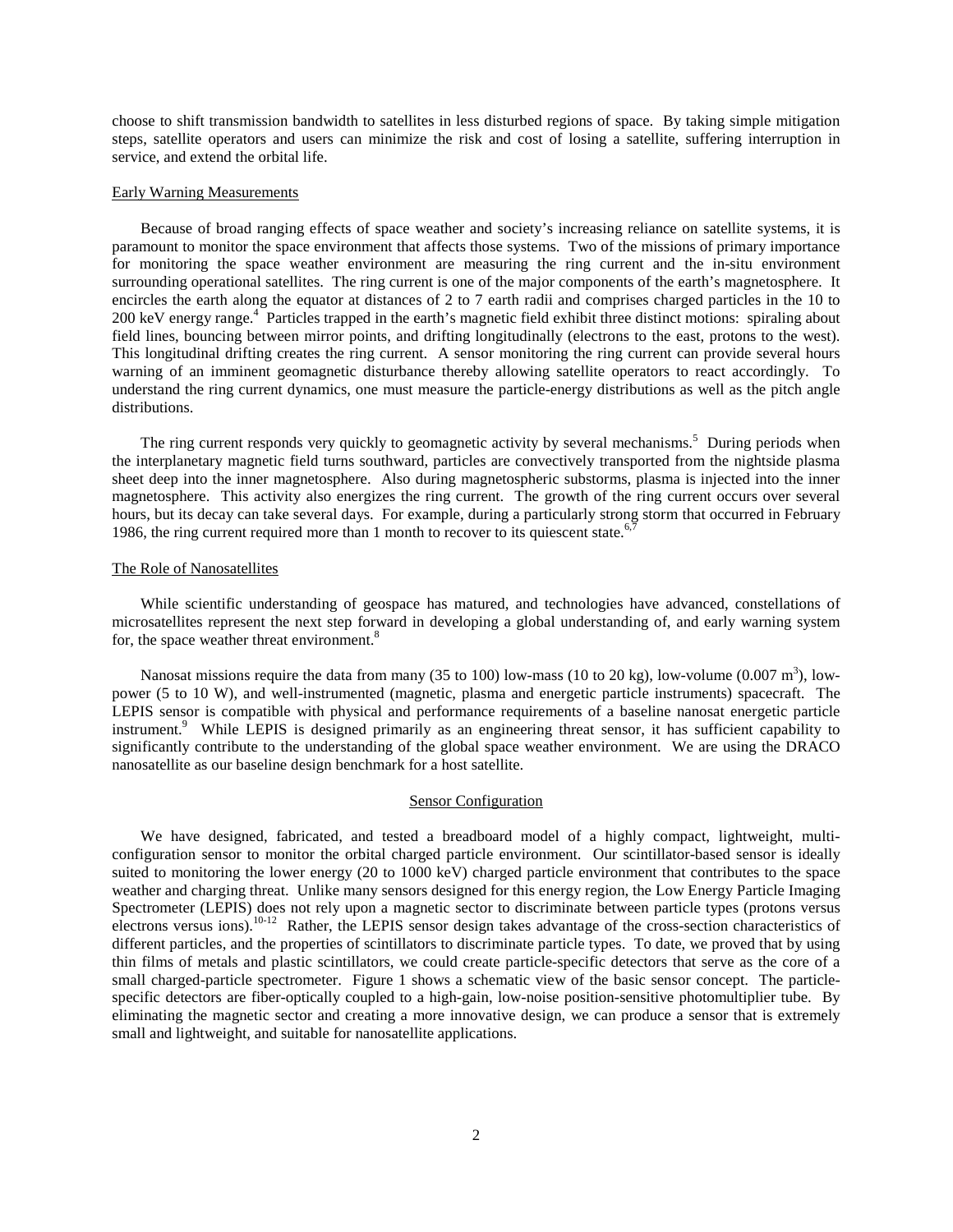

Figure 1. The Low Energy Particle Imaging Spectrometer sensor is configured as a pinhole camera-type, onedimensional imager. Spacecraft rotation provides the second imaging axis. Particles enter the collimator aperture and are incident on particle-specific scintillator focal planes. The scintillator photons are fiber-optically coupled to a multianode photomultiplier tube.

The LEPIS sensor offers several advantages:

- Simple spectrometer design that eliminates magnetic and electric sectors
- Lightweight (<0.5 kg), low power (<0.5 W), small volume (150 x 150 x 83 mm<sup>3</sup>) sensor compatible with nanosatellite requirements
- Simple design built on inexpensive, readily available components resulting in a low cost sensor
- Sensor that meets the engineering requirements of a space weather threat sensor, with sufficient energy resolution to provide valuable data to improve the understanding of solar-terrestrial interactions
- Flexible design that is easily adaptable to different energy regimes and missions
- Small cross-contamination between protons and electrons.

A compelling aspect of the LEPIS concept is its flexibility. Although during this development phase we optimized the sensor to detect low energy charged particles (20 to 1000 keV), the design is completely adaptable to different energy regimes - and different missions. For example by simply changing the scintillator thickness and materials, the LEPIS can be configured to monitor the higher energy trapped radiation and solar proton environments. We envision the LEPIS as a basic nanosatellite core sensor that can easily be configured to monitor the space weather environment in a variety of orbits and environments – from LEO to GEO, from the van Allen belts to the magnetotail. For the ring current monitoring mission, we are using the following set of parameters as our baseline performance specification.

| Parameter         | Baseline Value - ring current<br>monitoring |
|-------------------|---------------------------------------------|
| Particles         | Protons                                     |
|                   | electrons                                   |
| Energy range      | 20-1000 KeV                                 |
| Energy resolution | $dE/E=0.2$ to 0.3                           |
| G-factor          | $1x10^{-4}$ cm <sup>2</sup> sr              |
| Count rate        | $\langle 2x10^5 \rangle$<br>cps             |

The LEPIS is a pinhole camera-type, one-dimensional imager. The spacecraft rotation provides the second imaging dimension. Particles enter the collimator aperture and are incident on the scintillator focal plane. The focal plane comprises two or more distinct scintillators. We have demonstrated that by judiciously choosing the scintillator thickness and metallic coating, we can design scintillators that are sensitive only to electrons and only to protons (over an energy range of interest). By analogy, we could also design scintillators that are responsive only to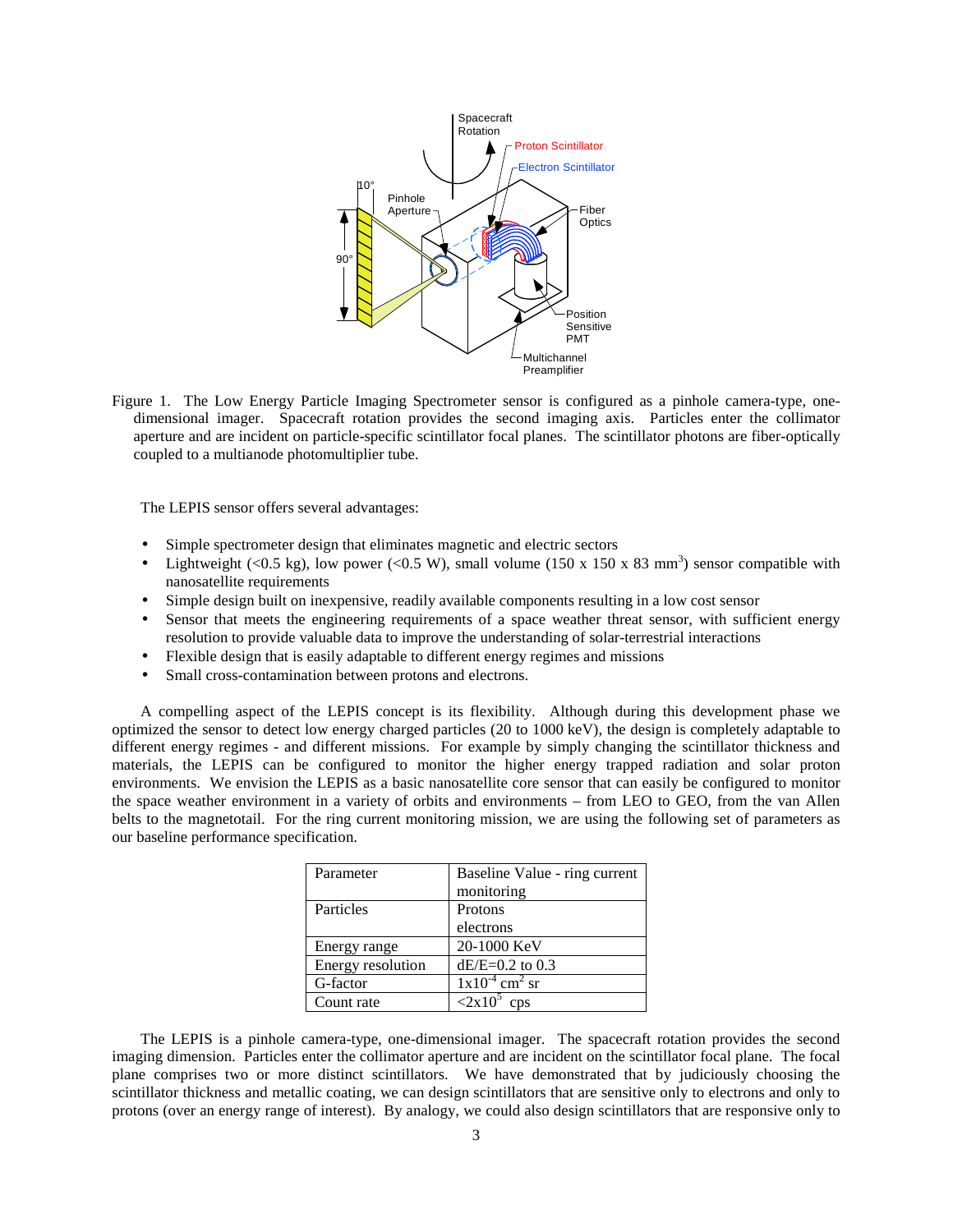heavy ions. This simple sensor design does not rely on a magnetic sector, and consequently has the advantages of small size and mass. The design takes advantage of the cross-section characteristics of different particles and the properties of scintillators to discriminate particle types.

We design the scintillators to specifically detect a particular type of particle (proton, electron, or heavy ion). We achieve this specificity by carefully selecting the scintillator material, its thickness, and its coating. We have demonstrated this concept by using thin sheets of plastic scintillator as the base material. Plastic scintillators consist of a solid solution of organic scintillating compounds in a plastic matrix.

For protons, the detector concept is a very thin absorber to stop visible photons followed by a thin scintillator to stop protons up to some energy but too thin for electrons to deposit a detectable energy. Initial simulations suggested a proton sensor comprising a submicron Al dead layer (absorber) followed by a scintillator several microns thick.

For electrons, the detector concept uses a relatively thin absorber to stop protons up to some energy followed by a much thicker scintillator to stop electrons of the same energy. Our initial simulations suggested an electron sensor comprising a several micron thick polymer dead layer (absorber) followed by a several millimeter thick scintillator.

 Figure 2 shows a photograph of the actual Phase I breadboard focal planes. The left-hand scintillator is the electron-specific detector. The right-hand scintillator is the proton-specific detector. For flight, both scintillators will be coated with a submicron thick Al layer to reject visible photons and enhance collection efficiency.



Figure 2. The Phase I LEPIS scintillator focal planes.

The scintillator photons are coupled to a position sensitive photomultiplier tube via optical fibers. The fibers direct the photons away from the focal plane and allow us to place the PMT out of the direct line-of-sight of interfering particles and photons. High-energy protons and X-rays impinging directly on the PMT could produce spurious signals. In Phase I we achieved good results using commercially available, 0.75 mm diameter clear waveguide fibers.

The PMT provides essentially noise-free gain of  $10^3$  to  $10^6$  with modest bias voltages (<900 V). The Hamamatsu H7260 represents a new generation of compact (24 mm x 52 mm x 33 mm), metal dynode, multianode (32 channel ) PMTs. Each anode corresponds to a single particle type-angle position on the focal plane.

## Modeling

We developed models to design the sensor and predict its performance. The model is based on the CERN GEometry ANalysis Tool (GEANT) Monte Carlo particle propagation code. The GEANT-based model incorporates all the geometry and material properties of the sensor. It tracks the trajectory of each particle and the energy deposited as the particle penetrates the detectors.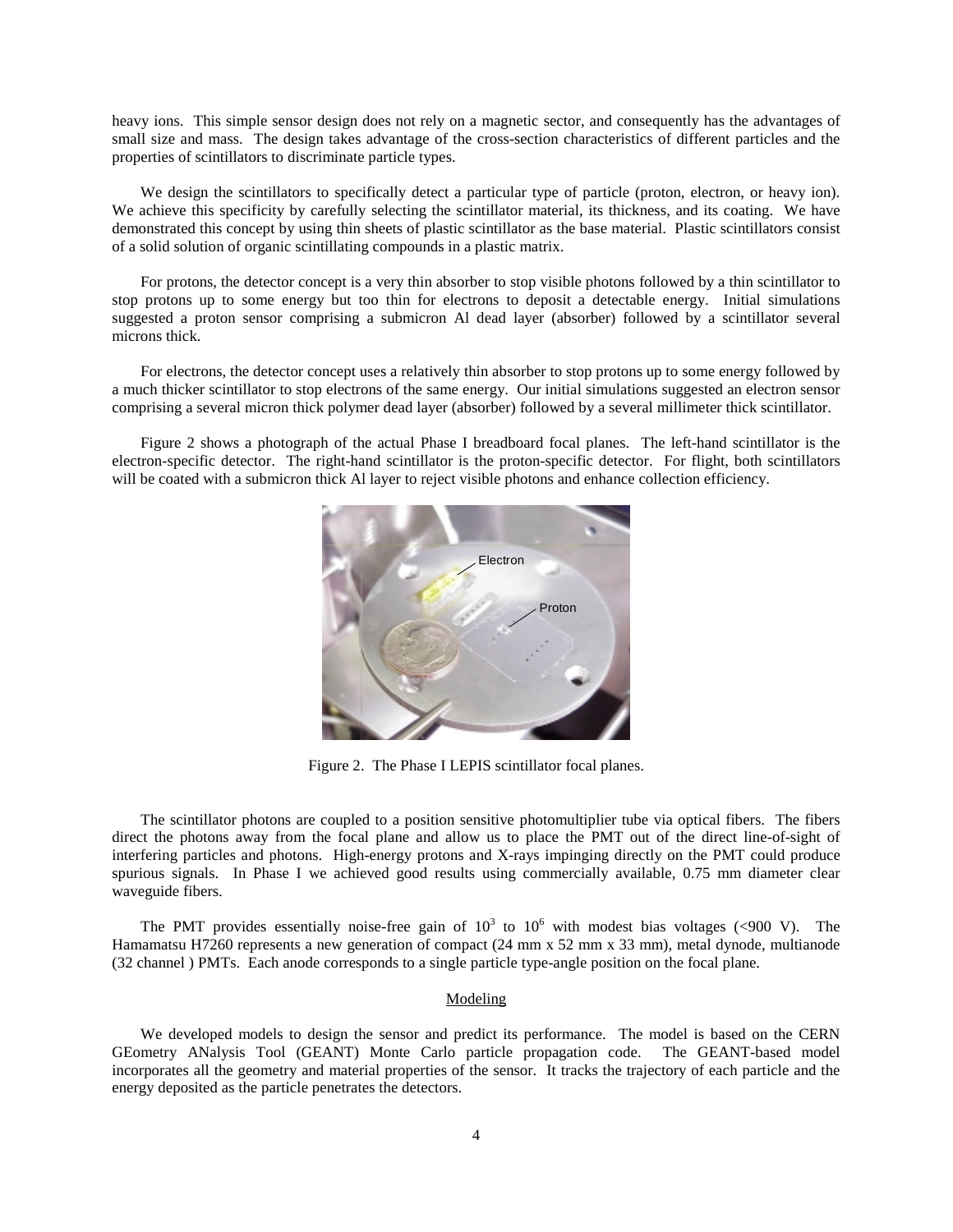Using the GEANT simulation tool, we created a preliminary model of the LEPIS sensor to determine its applicability as an in-situ, charged-particle monitor. The model is based on known material properties, known geometries and measured quantities (such as gain and noise). There are no other free parameters. Once validated with calibration data, the model can be used with confidence to predict, extrapolate and interpolate the sensor performance for any relevant orbital or calibration environments. We have used this model approach effectively on prior sensor development programs.

 For protons, the detector concept is a very thin absorber to stop light followed by a thin scintillator to stop protons up to some energy but too thin for electrons to deposit a detectable energy. A scatter plot of the energy deposited in layer 2 (the active detector) versus the incident energy is shown in Figure 3. The window for proton detection is visible above the maximum electron energy deposited.



Figure 3. The energy deposited (MeV) in the active detector is plotted versus the incident energy (MeV). Electrons are shown with blue dots and protons with red. Electrons easily penetrate the thin scintillator, depositing little energy. Protons < 700 keV deposit all their energy within the scintillator.

The energy deposited increases monotonically until the proton energy reaches 800 keV, where it penetrates the scintillator and energy deposition drops. Electrons, on the other hand, are much more penetrating than protons. Electrons > 15 keV completely penetrate the scintillator. The electron signal rises with increasing energy until the particle penetrates the detector. At energies higher than the penetration energy, the energy deposited declines because of the decreasing cross-section. By thresholding the signal, we can create a detector that is only sensitive to protons in the 15 to 1000 keV energy range.

For electrons, the detector concept uses a relatively thin absorber to stop protons up to some energy followed by a much thicker detector to stop electrons of the same energy. Polymeric low Z materials efficiently block protons, but have lower attenuation for electrons than high Z materials. A scatter plot of the energy deposited in layer 2 (the active detector) versus the incident energy is shown in Figure 4. The window for electron detection is visible below the penetrating protons. The thin polymer coating blocks protons up to 700 keV, but allows electrons with energies > 20 keV to penetrate into the scintillator.

#### **Performance**

Initially, we verified the performance of the particle-specific scintillators using radio-isotope sources. For testing, we used a Ru-106 beta source as an electron source. We also used Po-210 and Am-241 alphas sources as proton simulants. Figures 5 and 6 show the key data that prove the feasibility of the particle-specific scintillatorbased detectors.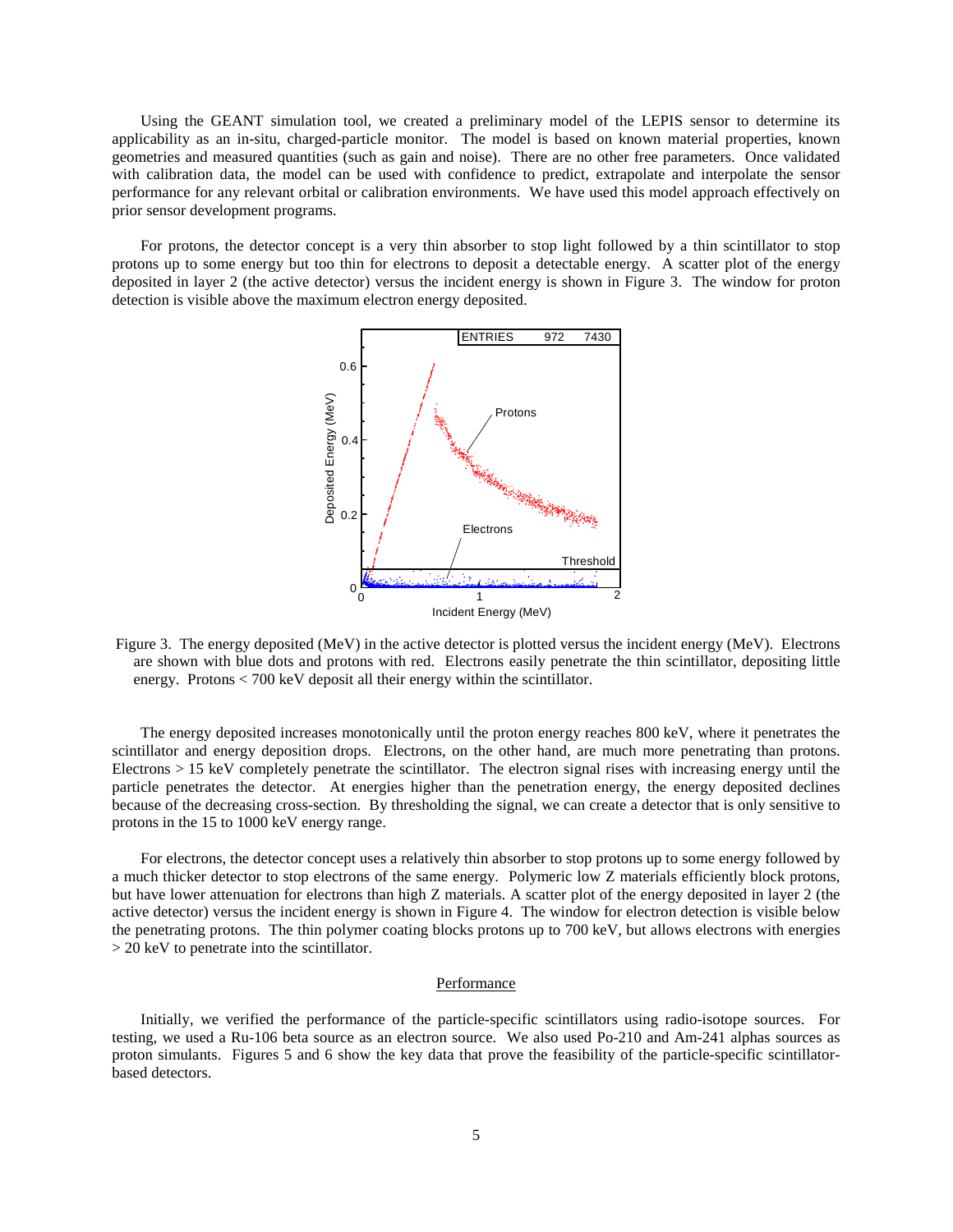

Figure 4. The energy deposited (MeV) in the active detector is plotted versus the incident energy (MeV). Electrons are shown with blue dots and protons with black. The thin shield blocks motors  $<$  700 keV, while allowing electrons to penetrate into the thicker scintillator.



Figure 5. The electron-specific scintillator shows the expected response. (top) The beta electrons provide a large signal in the electron-specific scintillator. (bottom) The alphas on the other hand are completely stopped by the thin polymer film.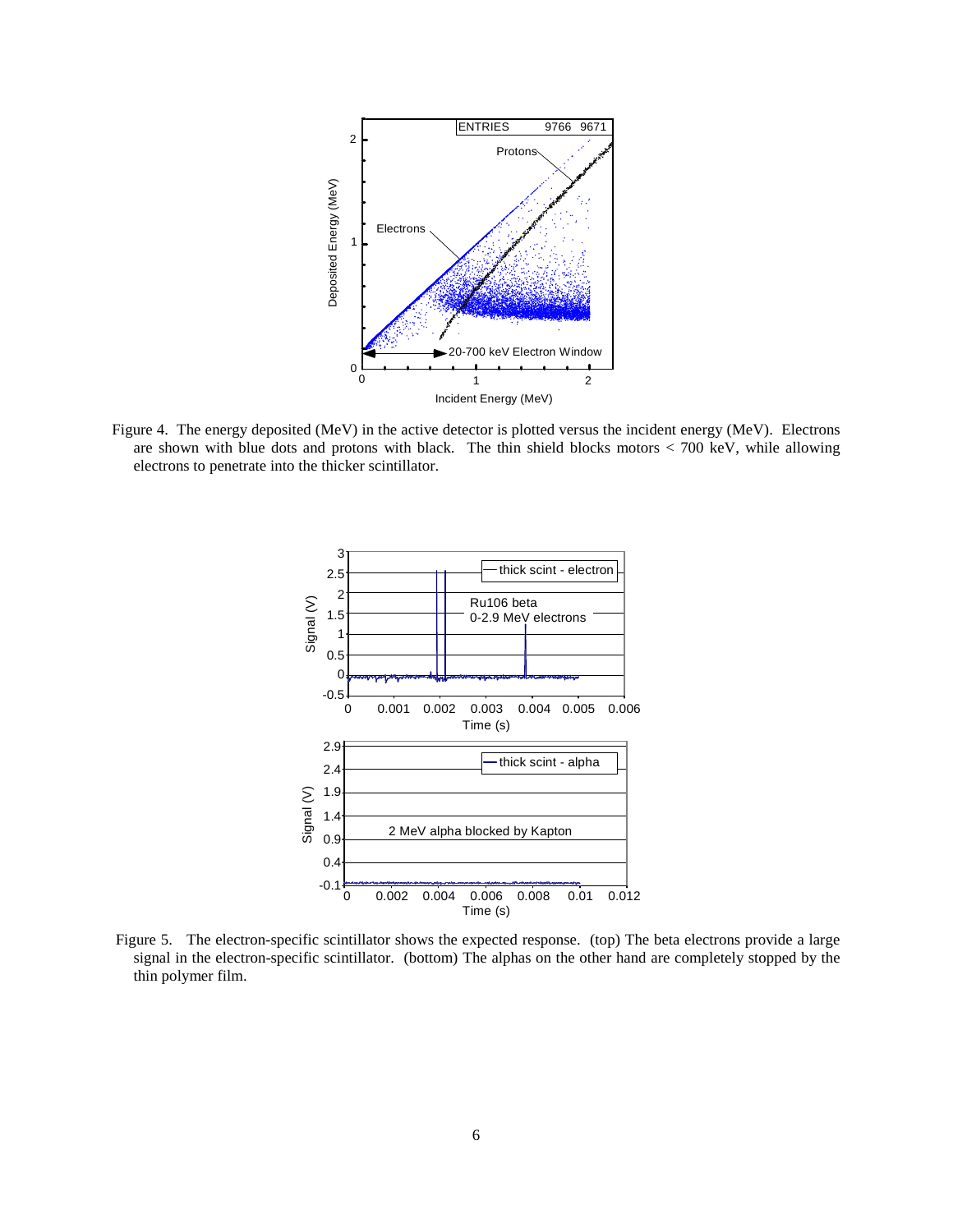

Figure 6. The response for the proton-specific scintillator to electrons and alphas (proton simulant). (top) The beta electrons deposit very little energy in the thin plastic scintillator sheet (estimated 10 KeV). (bottom) As expected, the alphas produce large signals.

 Figure 5 shows the response of the electron-specific scintillator to both beta electrons and alphas (used as a proton simulant). The scintillator shows the expected response. The beta electrons provide a large signal in the electron-specific scintillator. The alphas on the other hand are completely stopped by the thin polymer film.

Figure 6 shows the response for the proton-specific scintillator. The beta electrons deposit very little energy in the thin scintillator sheet (estimated 10 KeV), while the alphas produce large signals, thereby providing good rejection of electrons.

We also measured the energy resolution of the sensor initially using alpha particles (see Figure 7). In plastic scintillators, the photon efficiency for alpha particles is much less than that of protons, by approximately a factor of 10X. Therefore, the 5 MeV Po-210 alpha produces a signal, equivalent to a proton of 500 keV. As such, the higher energy alpha provides a reasonable simulation of the proton signals.



Figure 7. The response of the proton scintillator to a Po-210 alpha particle. Although the alpha particle energy is approximately 5 MeV, it produces a signal comparable to a 500 keV proton due to the low alpha efficiency of the plastic scintillator. The signal magnitude and energy resolution meet the requirements for the space weather threat sensor.